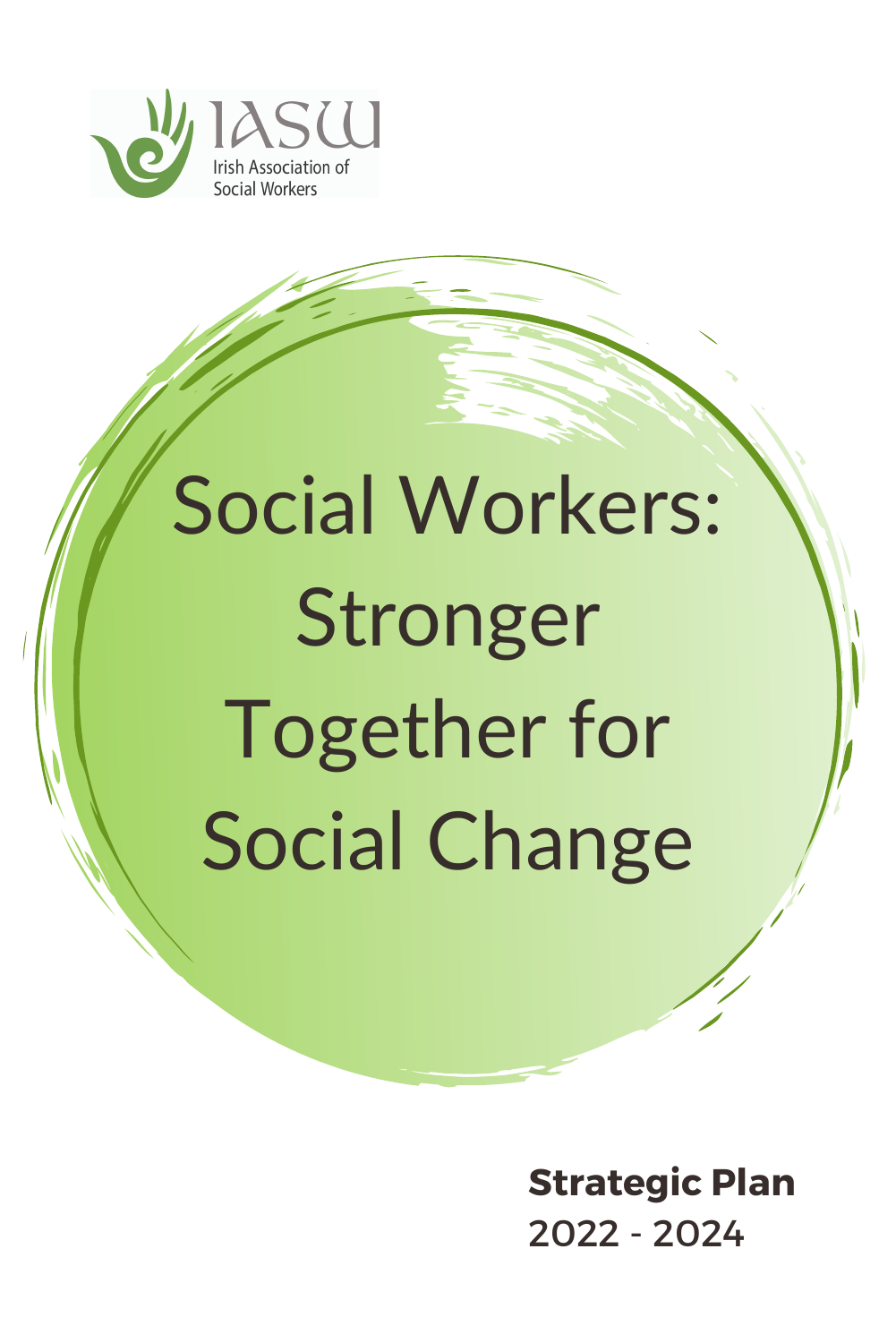# Table of Contents

| Introduction                        | Page 1  |
|-------------------------------------|---------|
| <b>Background and Context</b>       | Page 2  |
| The Process of Developing this Plan | Page 2  |
| <b>Defining Social Work</b>         | Page 3  |
| <b>IASW Vision</b>                  | Page 4  |
| <b>IASW Values</b>                  | Page 5  |
| <b>Mission Statement</b>            | Page 7  |
| <b>Focus Areas</b>                  | Page 8  |
| <b>Strategic Objectives</b>         | Page 9  |
| Objective 1                         | Page 10 |
| Objective 2                         | Page 11 |
| Objective 3                         | Page 12 |
| Objective 4                         | Page 13 |
| Objective 5                         | Page 14 |
| Objective 6                         | Page 15 |
| Objective 7                         | Page 16 |
| <b>Contact Details</b>              | Page 17 |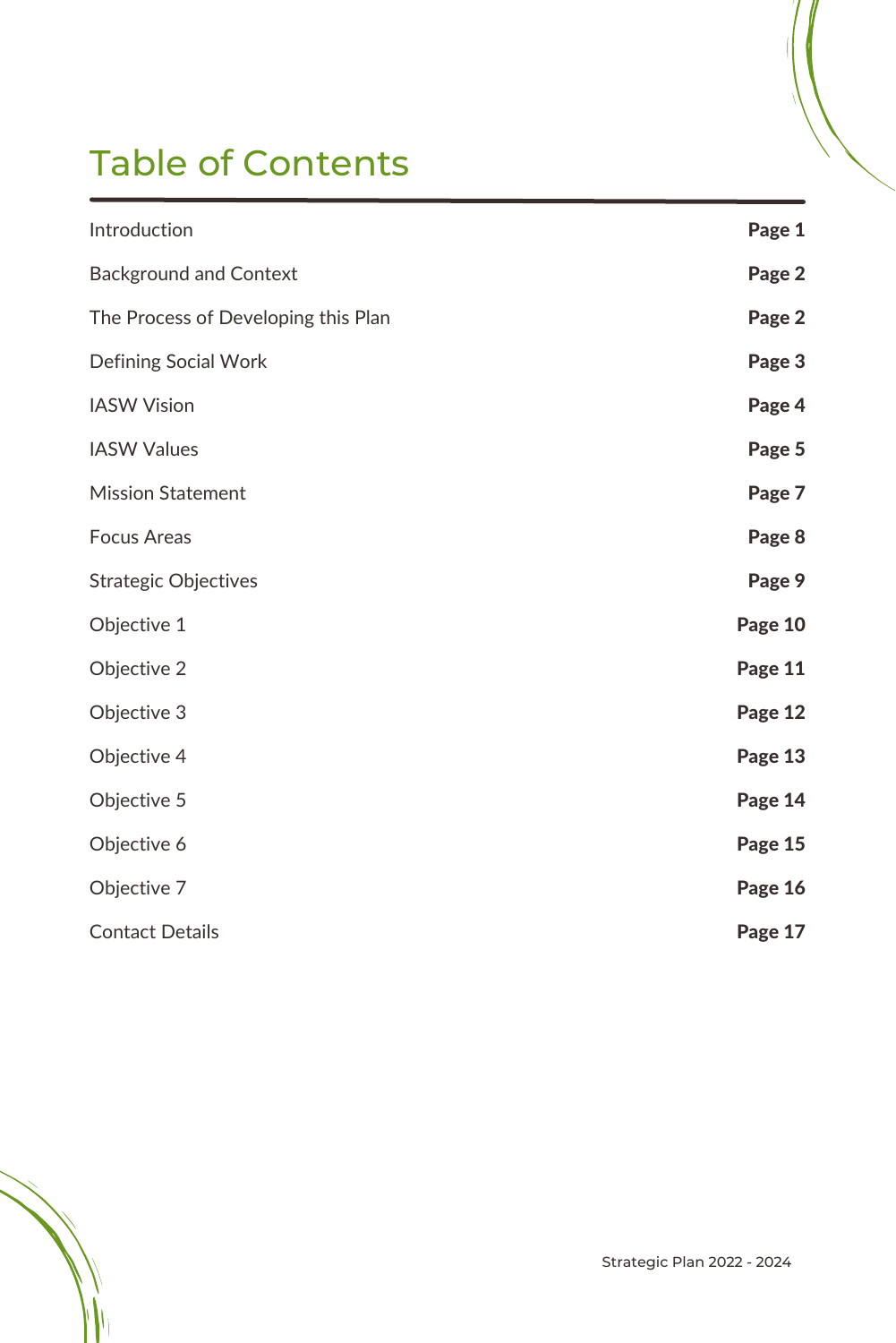### Introduction

The Irish Association of Social Workers (IASW) is the voice of social work and the voice for social workers in Ireland. We promote excellence in local and national work practice and education, and we are the representative voice for social workers and those who use social work services in the political and policy-making process. This Strategic Plan, for the years 2022 to 2024 inclusive, builds on the foundation of IASW work already done or under way and specifically further develops what we had set out in our previous plan covering 2019-2021.The present Strategic Plan – Social Workers: Stronger Together for Social Change – sets out our organisational direction and identifies our key goals and objectives for the coming three years. We specifically view this as a critical time of growth for the Association and for developing and using our resources to best effect, in the interests of our members and those we serve. In that regard, we will focus on the key areas of developing the association itself and addressing the needs of members, as developing our advocacy work to progress positive policy and practice changes, while remaining flexible and agile in responding to other important issues that may emerge.

The members are the core of the Association. Together, they form an active and vibrant professional community of nearly 2,000 fellow members committed to maintaining high standards, ethical practice, and ongoing professional development. As social workers, we take a stand for social justice, and against inequality and injustice. Taking a stand means speaking up and speaking out. It means speaking from the unique perspective of the social worker. This voice speaks from the emancipatory values of social work and of the IASW, from the core value of the fundamental right of each person to be treated equally. We do not sit on the sidelines observing the lived experience of the adults, children, and communities with whom we work. We are active on their behalf, taking a stand for and with those who are marginalised, disadvantaged, at risk, and not heard. We speak up for social justice, we demand the change needed to tackle the inequality we witness every day, and the resources to make that change happen.

A stronger IASW can represent the social work profession, contribute to the development of the profession and advocate for much-needed social change, better than ever before. We look forward to working with all of our members and partner bodies to progressing these goals over the period of this Strategic Plan.

Vivian Glira

Vivian Geiran Chair, on Behalf of the Board of Directors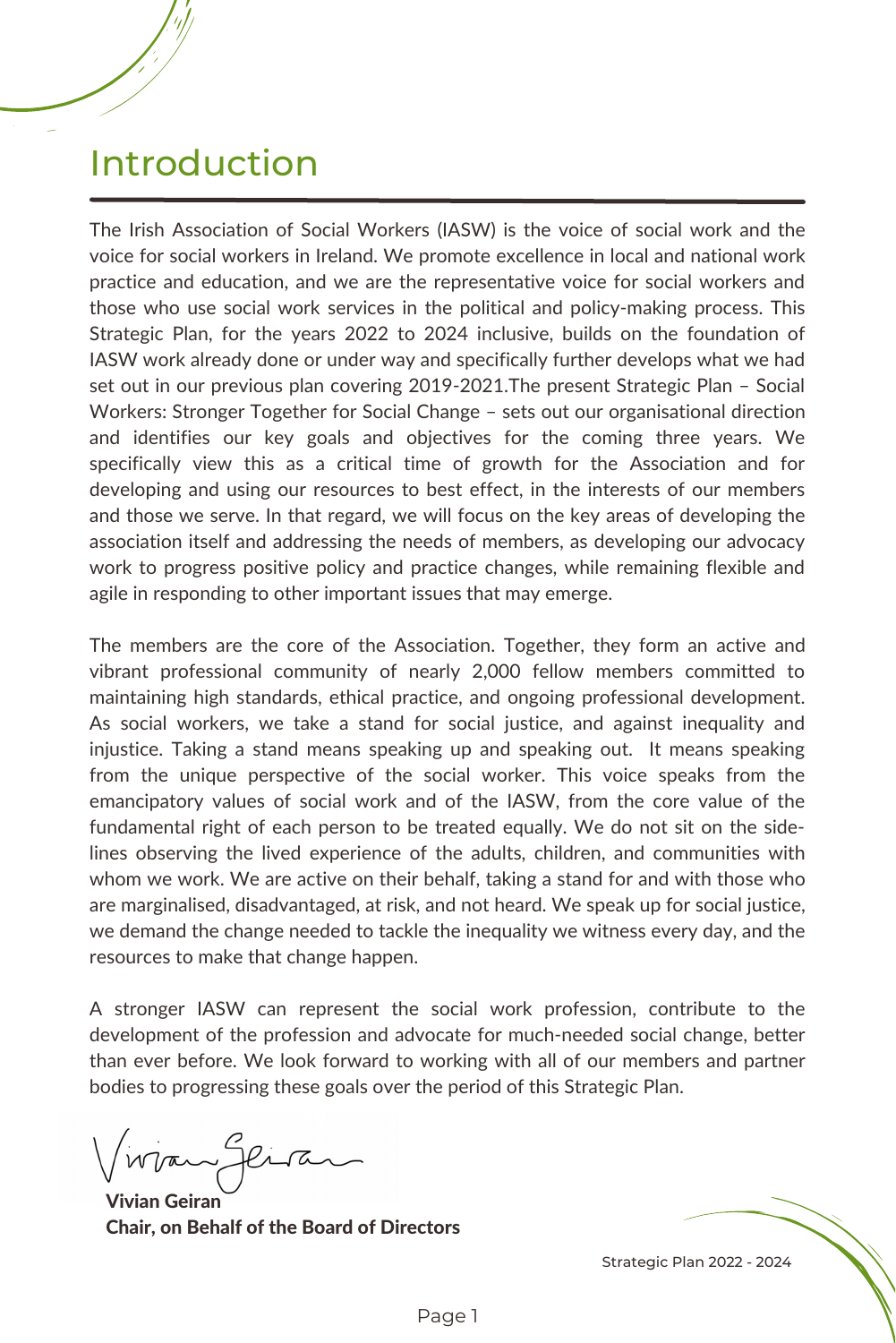### Background and Context

This strategic plan builds on the one immediately preceding it – IASW Strategic Plan 2019 to 2021. Many of the commitments and actions identified in that earlier plan have been achieved. Others will be continued into the lifespan of the present strategy. Yet others are being introduced now, because of the changing circumstances in which the Association finds itself and the challenges that will be prioritised and addressed in the coming years. While the strategic objectives set out in this Plan will be prioritised, as a representative association the IASW appreciates that, given the breadth of roles and responsibilities of social workers across the wide range of professional settings in which they work and the changing nature of the challenges we face, we must be flexible and agile in responding to emerging issues that present themselves and that are of concern to the Association, the membership, the profession and other stakeholders, especially those who use social work services.

### The Process of Developing this Plan

A range of inputs went into the process of preparing this Strategic Plan. These included a survey of members' views and suggestions. Two planning workshops were held with members of the Board of Directors and the IASW staff group, the purpose of the workshops being to consider: "Where we (currently) are?" and "Where we want to be?" in the next three years.

We undertook a macro-environmental scanning of IASW, including conducting a PESTEL (political, economic, social, technology, environmental and legal) analysis, which in turn informed a SWOT (strengths, weaknesses, opportunities, and threats) analysis. We also reviewed our current Vision, Mission (purpose) and Values, and considered the needs of our internal and external stakeholders.

A small working group, comprising of Vivian Geiran, Gary Gartland, Brídín Murphy & Danielle McGoldrick undertook coordination of the Strategic Planning process, consulting and reporting to the Board and Council at appropriate times, collating suggestions and feedback received and drafting the Plan itself. This group refined the organisational vision, mission and values expressed by various stakeholders, translating these into strategic goals and objectives, expressing in operational terms, taking account of the resources and capacities required to implement, measure and monitor progress on the strategic plan over its lifetime.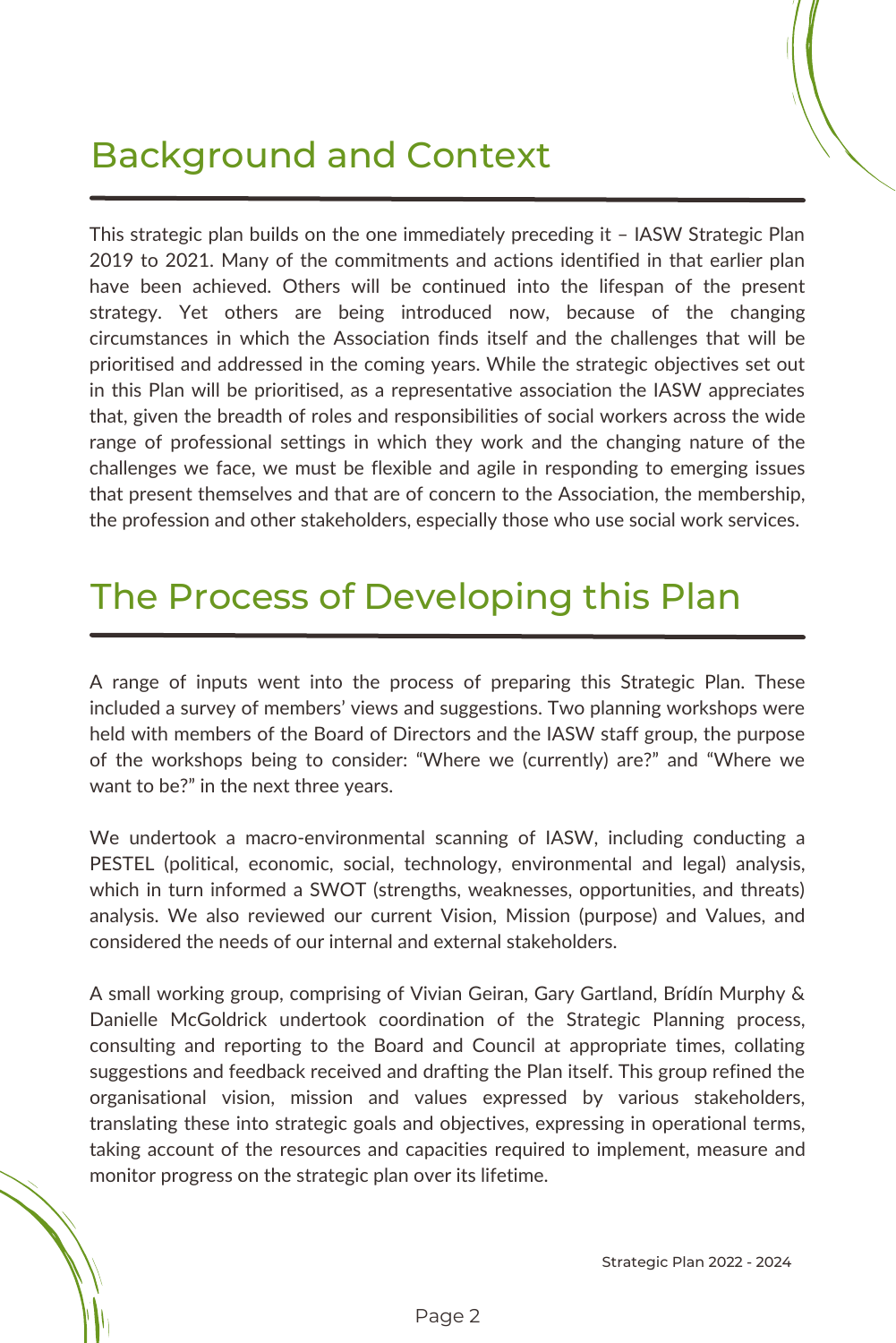# Defining Social Work

Conscious that social work is an internationally recognised profession, we value our strong connections to the global community of social workers and our solidarity with our colleagues around the world in addressing issues of mutual concern. In that context, we also re-state here the International Federation of Social Workers (IFSW) definition of social work:

*"Social work is a practice-based profession and an academic discipline that promotes social change and development, social cohesion, and the empowerment and liberation of people. Principles of social justice, human rights, collective responsibility, and respect for diversities are central to social work. Underpinned by theories of social work, social sciences, humanities and indigenous knowledge, social work engages people and structures to address life challenges and enhance wellbeing. The above definition may be amplified at national and/or regional levels."*

(IFSW Global Definition of the Social Work Profession, agreed in 2014).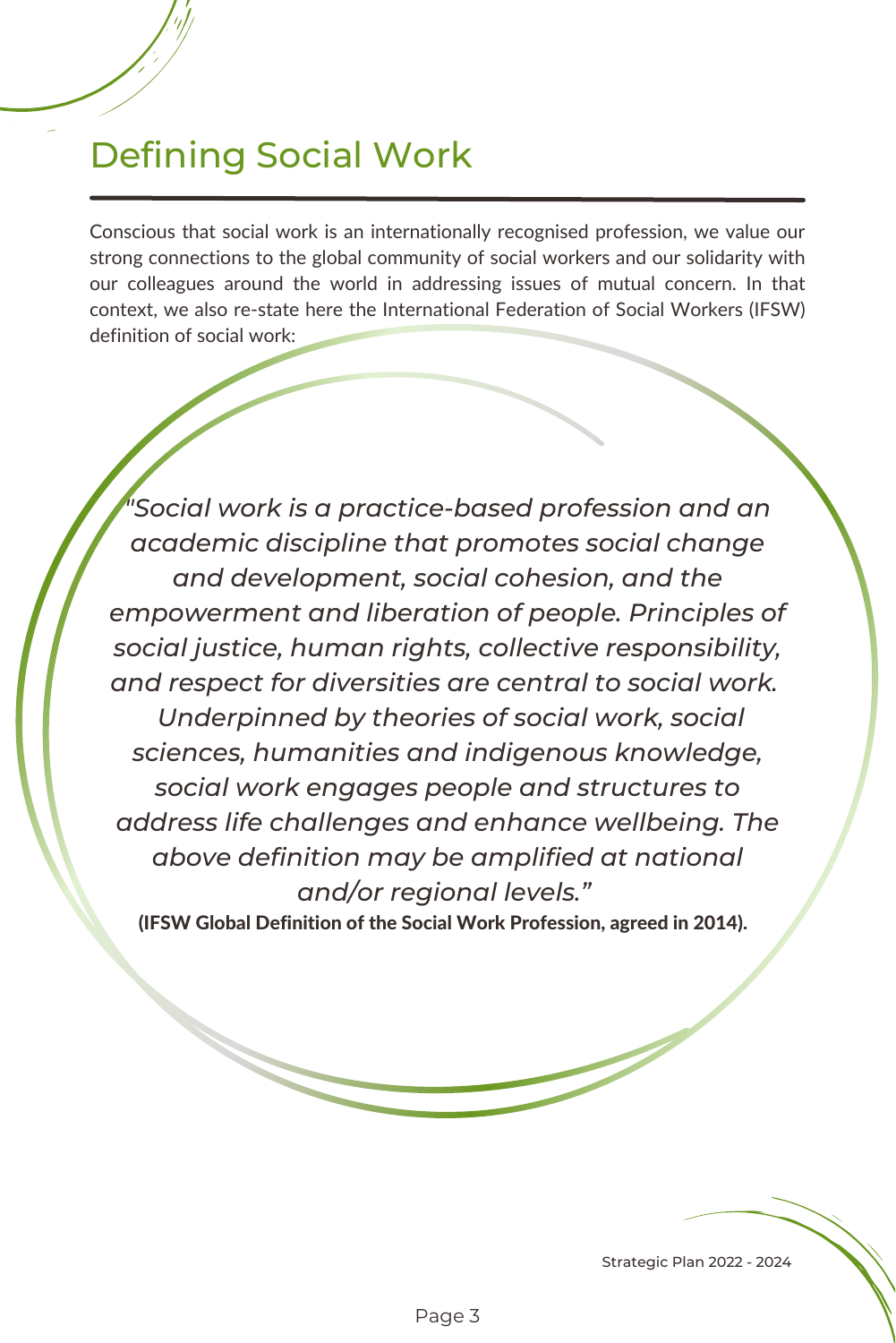Our vision is for the IASW to be the strong, ethical, and independent voice of social work and social workers in Ireland.

We strive to ensure that the full potential and positive impact of social work is delivered, helping to create a better society, through the promotion of excellence in practice, social justice, and human rights.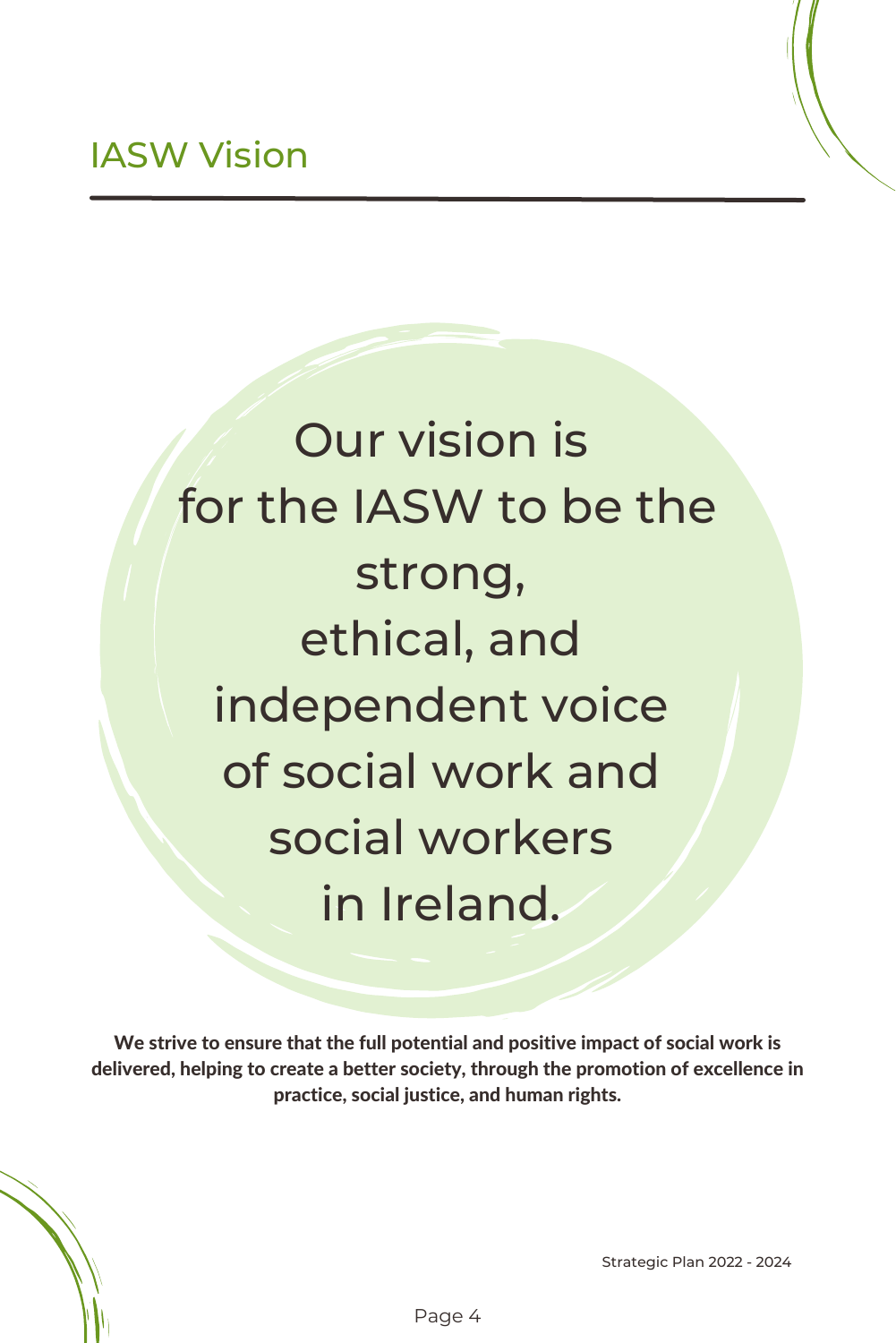### IASW Values

The work of the IASW is underpinned by the social work ethics, values and principles outlined in our Code of Ethics[1] and Code of Practice for social work,[2] both of which are available on the IASW website, and which include the following (summarised and paraphrased from the IASW Code of Ethics):

- 1. Primary focus on the needs of those using social work services,
- 2. Promote social justice, challenging discrimination, respecting diversity, and advocating with and on behalf of those who use social work services.
- 3. Use professional power appropriately and emphasise consideration of and promotion of service users' views,
- 4. Be cognisant of tensions between support and control that arise particularly in systems with a regulatory function and strive towards service users maximising their own decision making,
- 5. Adhere to the CORU Code of Professional Conduct and Ethics, [3]
- Work to achieve high professional standards, including engaging in Continuing 6. Personal and Professional Development (CPD),
- 7. Social workers must undertake professional supervision to help maintain high quality social work practice,
- Social workers involved in social work education, training and supervision will 8. seek to ensure that their professional relationships in these areas are constructive and non-exploitative,
- 9. In responding to the needs of individuals, families, groups and communities, social workers will seek to involve other professionals as appropriate,
- 10. Taking into account the rights of others, social workers will support those who use social work services to access full information, including to records of work on their behalf,
- 11. Respect service users' rights to confidentiality, within appropriate limits, in professional practice,
- 12. These principles apply to all contexts of social work practice, education, and research.

[1] IASW Code of Ethics, 2020.

[3]The Code of Professional Conduct and Ethics for Social Workers (Social Workers Registration Board, CORU, 2019).

<sup>[2]</sup>IASW Code of Practice, 2020.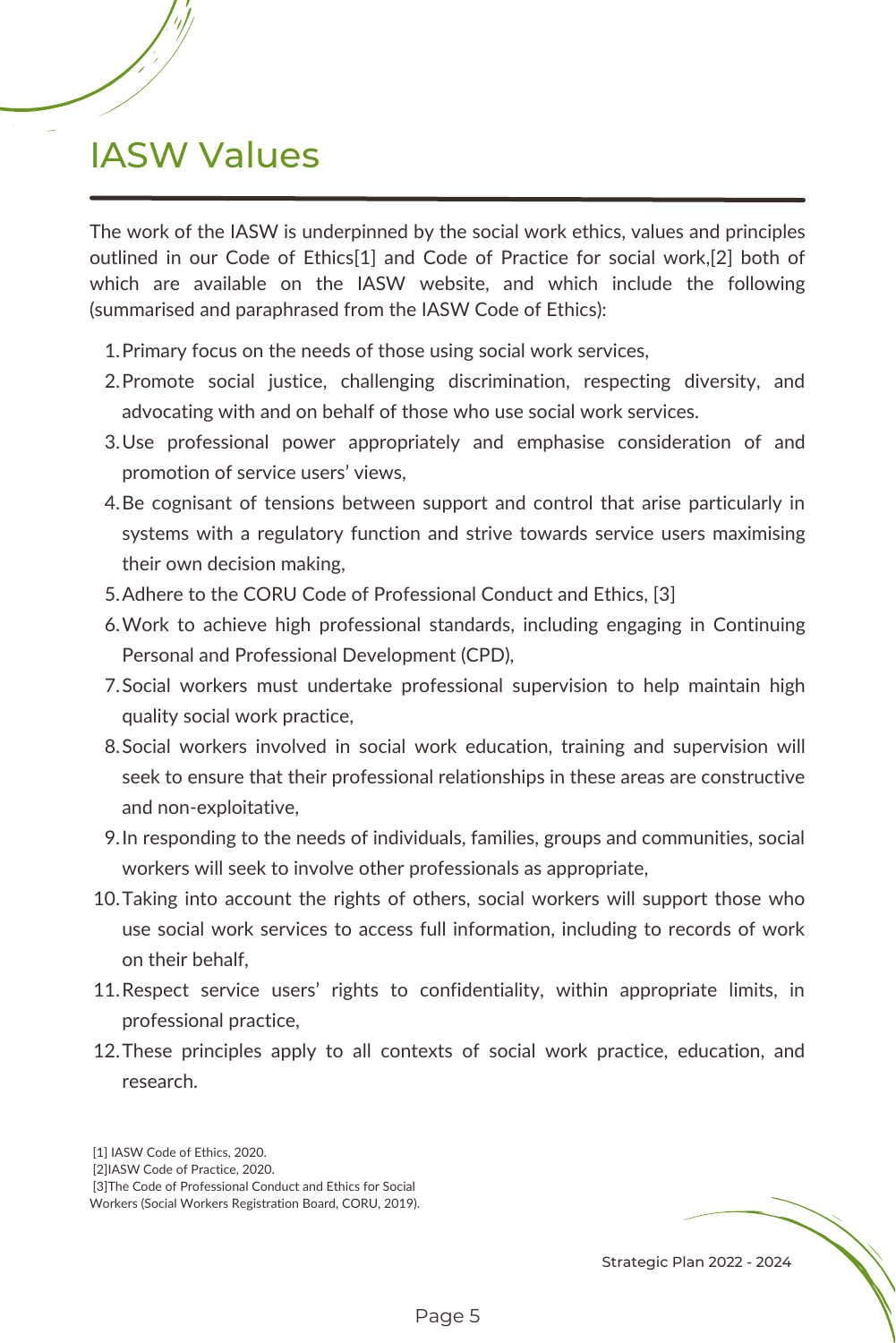| The IASW is respectful, caring, inclusive and The IASW is collaborative and supportive.<br>celebrates diversity.<br><b>What this means</b><br>• We embrace and live the ethics and<br>values of social work in all we do.<br>• We work to actively include different<br>perspectives in our work.<br>• We oppose racism and all forms of<br>discrimination.<br>• We incorporate environmental<br>considerations, as well as respect for the<br>global environment and the need for<br>climate justice in our work.  | <b>What this means</b><br>• We encourage members to share their<br>ideas, energy, skills, experience, and<br>resources, for collective benefit.<br>Realising that we cannot achieve all our<br>$\bullet$<br>goals alone, we value and actively work in<br>partnership to achieve professional and<br>organisational goals.                                         |
|---------------------------------------------------------------------------------------------------------------------------------------------------------------------------------------------------------------------------------------------------------------------------------------------------------------------------------------------------------------------------------------------------------------------------------------------------------------------------------------------------------------------|--------------------------------------------------------------------------------------------------------------------------------------------------------------------------------------------------------------------------------------------------------------------------------------------------------------------------------------------------------------------|
| The IASW believes in the unique value of<br>social work and what the profession and its<br>members bring to society.<br><b>What this means</b><br>• We represent social work in various fora,<br>including in the policy-making process, as<br>well as in the communications and social<br>media.<br>• We advocate for the place of social work<br>in our society's services and institutions.<br>• We seek to influence social policy,<br>bringing the unique voice of social work<br>to this element of our work. | The IASW is committed to excellence.<br><b>What this means</b><br>• We strive to keep up to date with<br>evolving practice knowledge.<br>• We respond to members' CPD needs.<br>• We work with employers and colleges to<br>contribute to ongoing practice<br>developments that improve and<br>strengthen social work practice and<br>support those working in it. |
| <b>The</b><br><b>IASW</b><br>works with<br>integrity<br>and<br>accountability.<br><b>What this means</b><br>• We are open and accountable.<br>• We are solution focused.<br>• We do our best in everything we do.<br>• We deliver on our commitments.<br>• We focus on what matters.                                                                                                                                                                                                                                | The IASW makes a positive contribution to<br>society, including through advocacy on<br>behalf of social work service users.<br><b>What this means</b><br>• We stand for social justice and human<br>rights.<br>• We advocate for the rights of those who<br>are excluded or marginalised.<br>• We have a local, national, and<br>international perspective.        |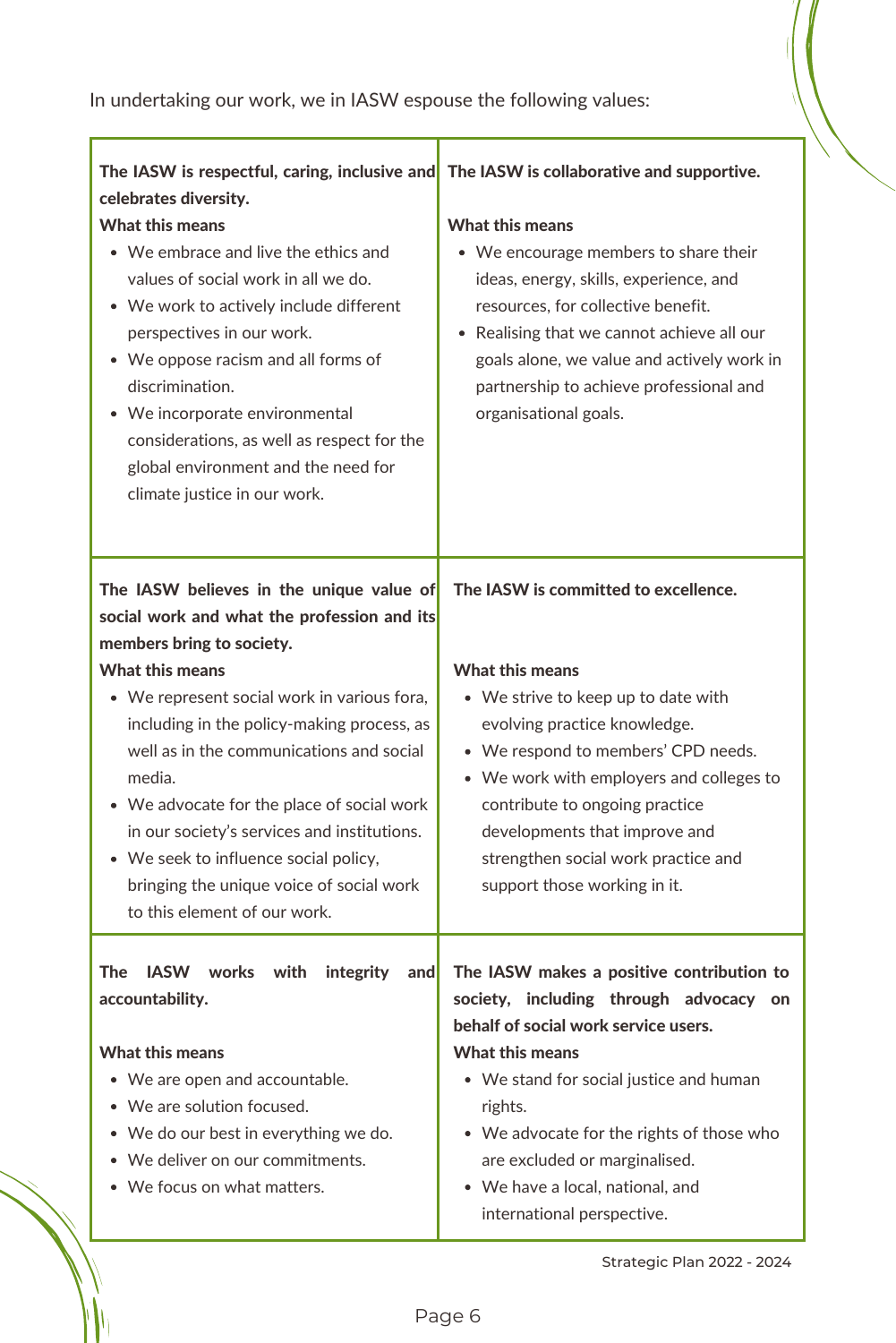### Mission Statement

Our mission, as the representative body of social work in Ireland, is to advance the interests of our members, the profession and service users; working with our members and partner bodies for enhanced wellbeing, human rights, social justice, and equality for all.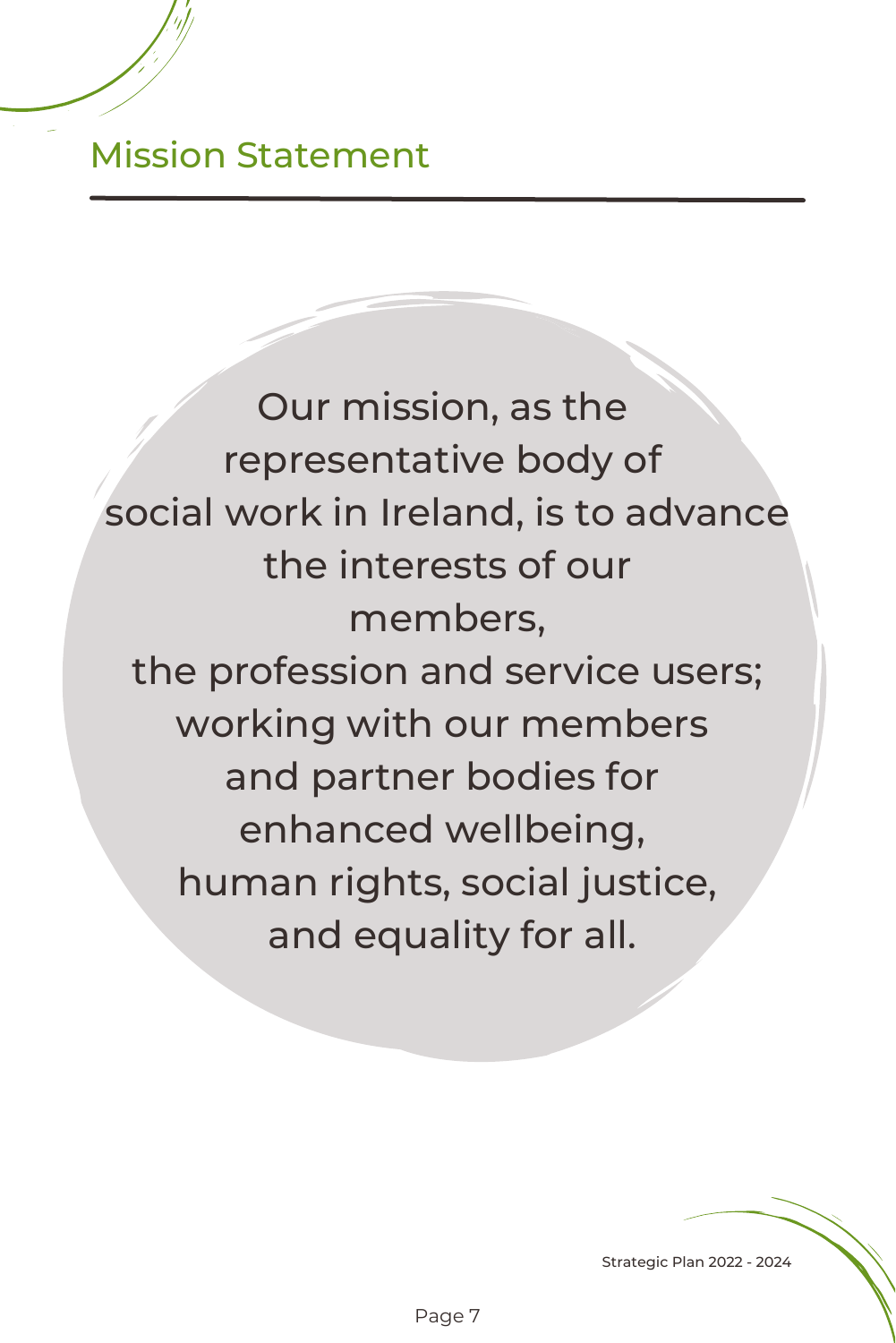# Focus Areas

Over the next three years, the IASW plans to prioritise the following areas of focus:

(a) The Association's membership and potential members: representing the profession, increasing membership numbers, and supporting professional development.

(b) Reviewing and enhancing the IASW's organisational structures and resources.

(c) Collaborating with partner bodies including funders, social work employers, other Health & Social Care Professionals (HSCP), educational institutions and our international colleagues, to achieve shared goals.

(d) Wider society – including advocacy on specific social justice and inclusion issues, as well as the global environmental and sustainability agenda.

We appreciate that nothing in life is static and that the challenges and opportunities facing the IASW over the course of the present plan will most likely change or shift from time to time. We need to be flexible and agile as an organisation in how we are ready to respond as needs be to such developments, as they evolve and present themselves. We have demonstrated that flexibility in the past and will do so again. That said, the above areas of focus are what we plan to prioritise as matters stand.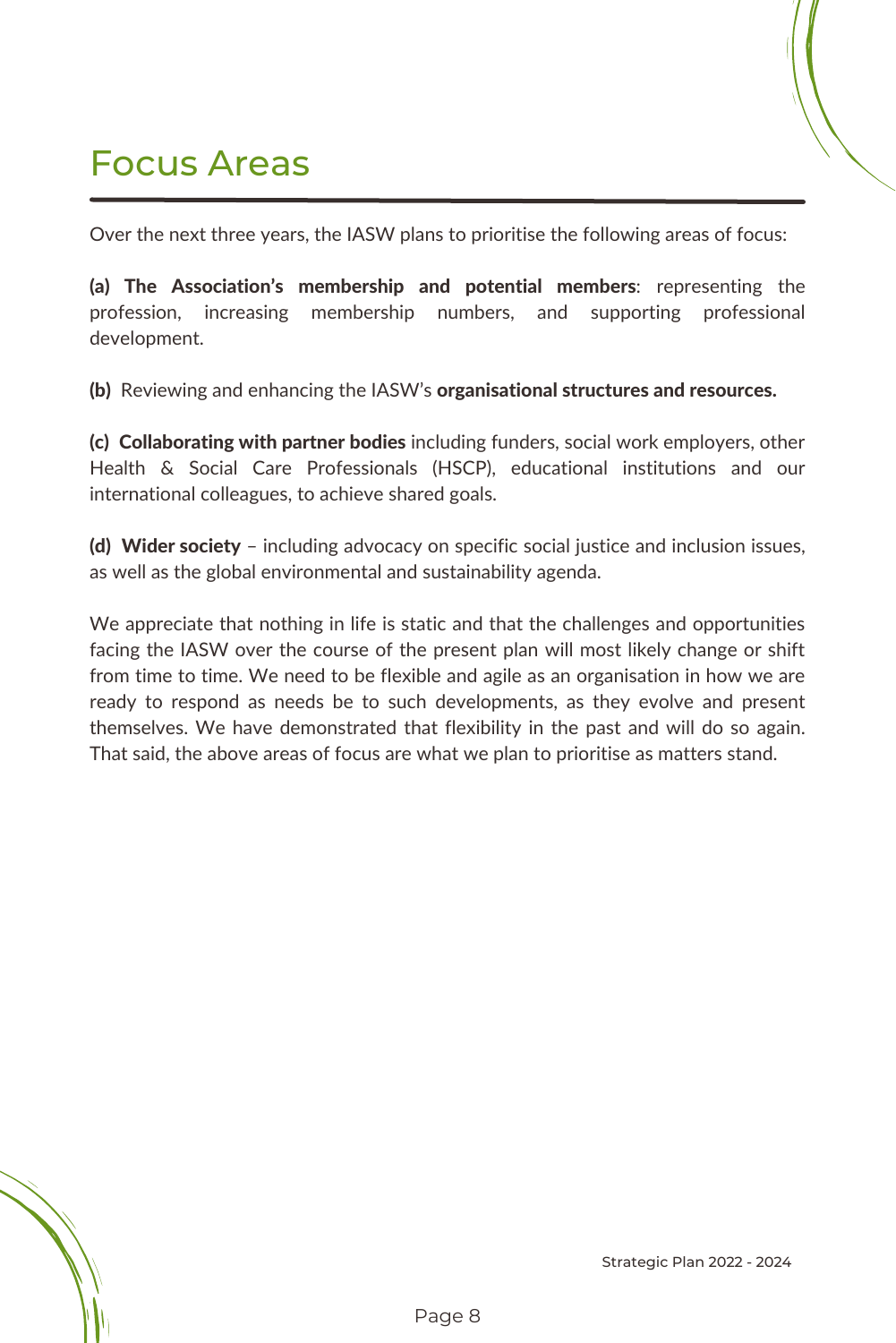# Strategic Objectives

- 1. Membership: Continue to develop and implement strategies to increase membership numbers and engagement, including specific focus on student and early-career social workers.
- 2. **Communications:** Develop a comprehensive communications and public affairs strategy for the IASW.
- 3. Continuing Professional Development (CPD): Put in place and implement a strategic plan for the ongoing delivery and development of our CPD programme.
- 4. Representing Social Work: Ensure the sustainable development of the IASW, as the professional body representing and supporting the social work profession in the Republic of Ireland.
- 5. IASW Structure, Resources and Governance: Review all aspects of IASW structure, resources, and governance, to match organisational structure with strategic needs and goals; and implement change accordingly.
- 6.Influencing Policy & Practice: Use the IASW's expertise and resources to influence the development of local, national, and international policy and practice; including through our advocacy strategy, our anti-racism strategy and prioritisation of Sustainable Development Goals, incorporating climate and environmental justice issues.
- 7. International Partnerships: Continue and develop work with IFSW/IFSW Europe and BASW/BASW-NI on issues of mutual concern and interest.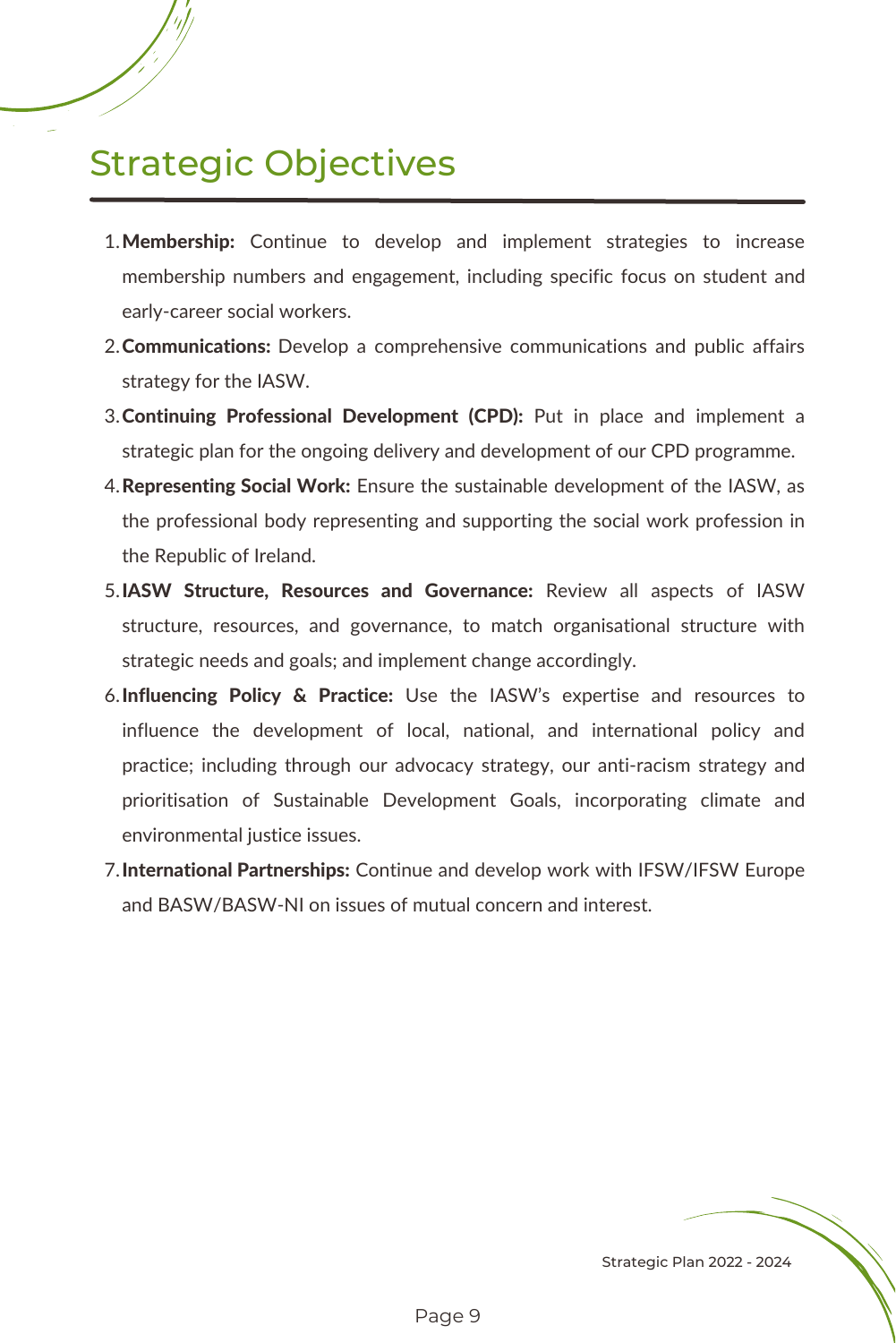# Membership



CONTINUE TO DEVELOP AND IMPLEMENT STRATEGIES TO INCREASE MEMBERSHIP NUMBERS, INCLUDING SPECIFIC FOCUS ON STUDENT AND EARLY-CAREER SOCIAL WORKERS.

#### Action Plan:

**1.1** Agree a strategic action plan to grow the Association's membership base in order to ensure the IASW has the necessary financial, human and skills resources to achieve its goals.

**1.2** Implement the above strategy with the aim of growing membership to 2,000 over the life of the present plan.

**1.3** As per membership strategy (see 1.1), include specific goals in relation to increasing engagement with groups of social workers who may not currently be well represented in the Association.

**1.4** Identify and include specific goals and actions to increase engagement with social work students and early-career social workers, as well as more experienced social workers.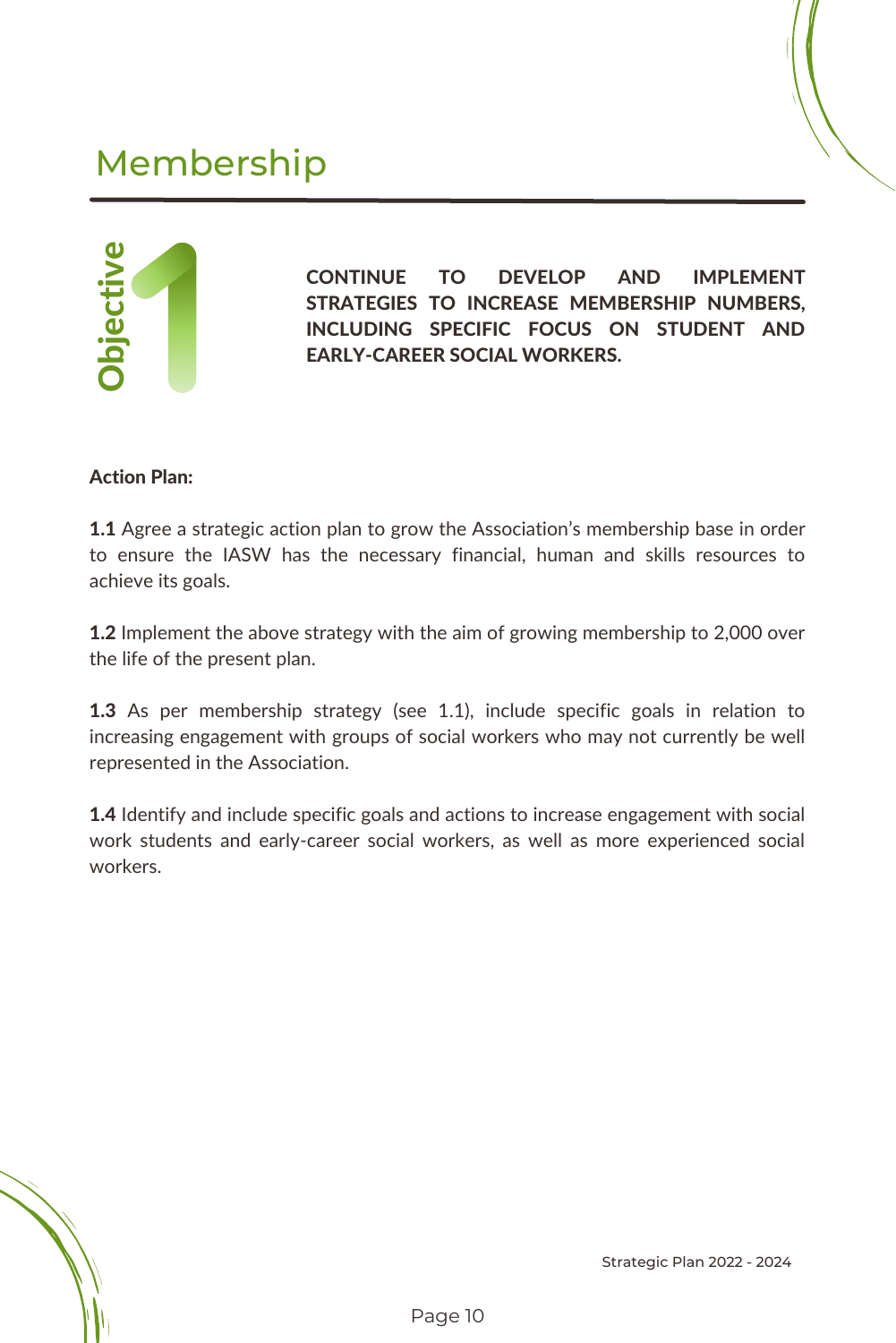### Communications



#### DEVELOP A COMPREHENSIVE COMMUNICATIONS AND PUBLIC AFFAIRS STRATEGY FOR THE IASW.

#### Action Plan:

2.1 Develop, agree, and implement a general communications strategy - internal and external – based on identified needs of the Association.

2.2 Develop, agree, and implement a public affairs strategy for the Association, specifically in relation to engaging stakeholders, disseminating, and explaining Association policies and views on public policy issues, as well as assisting, advising, and influencing legislators, policy makers and service leaders.

2.3 Take specific actions to inform the wider public about the Association and the social work profession, to broaden awareness, understanding and engagement, and also to attract more people into social work.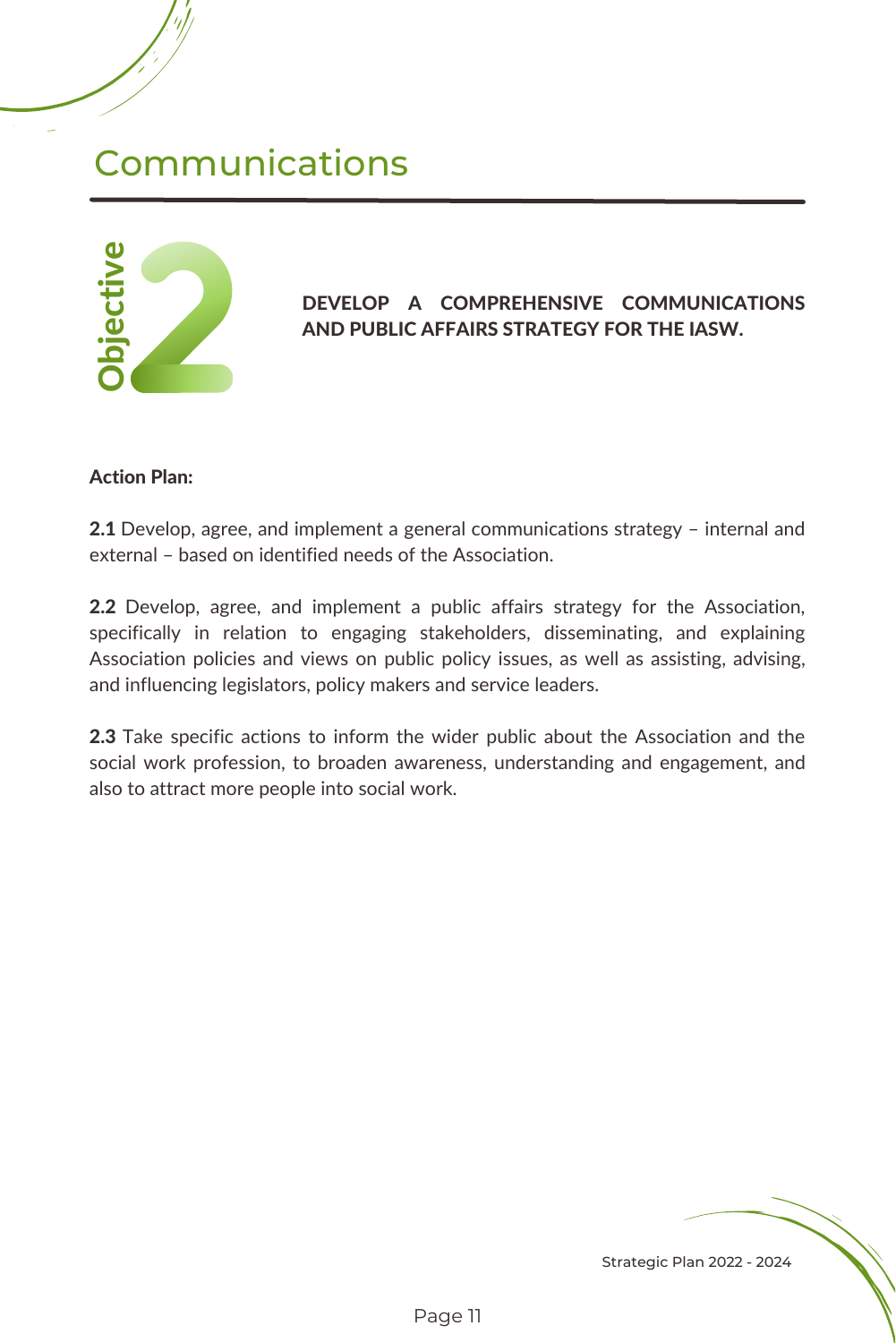### YPD 1



PUT IN PLACE AND IMPLEMENT A STRATEGIC PLAN FOR THE ONGOING DELIVERY AND DEVELOPMENT OF OUR CPD PROGRAMME.

#### Action Plan:

**3.1** Reconstitute CPD Committee and agree terms of reference and CPD strategic goals and annual plan, based on professional needs as well as organisational and policy-driven requirements.

**3.2** Provide (including through collaboration with members and relevant partners) CPD opportunities for social workers and the wider community of practice, particularly in the form of appropriate events, conferences, and other activities.

**3.3** Provide online resources on the IASW website, including a members' only login section in relation to CPD.

3.4 Facilitate the involvement of social workers in research and continue to produce an academic social work journal which is accessible online.

3.5 Generate, produce, and make available appropriate (IASW) CPD policy, resources, including updated documentation on professional development, CPD requirements for registration and professional supervision.

**3.6** Network with other appropriate CPD professionals in order to strengthen the IASW offering and contribute to wider professional CPD.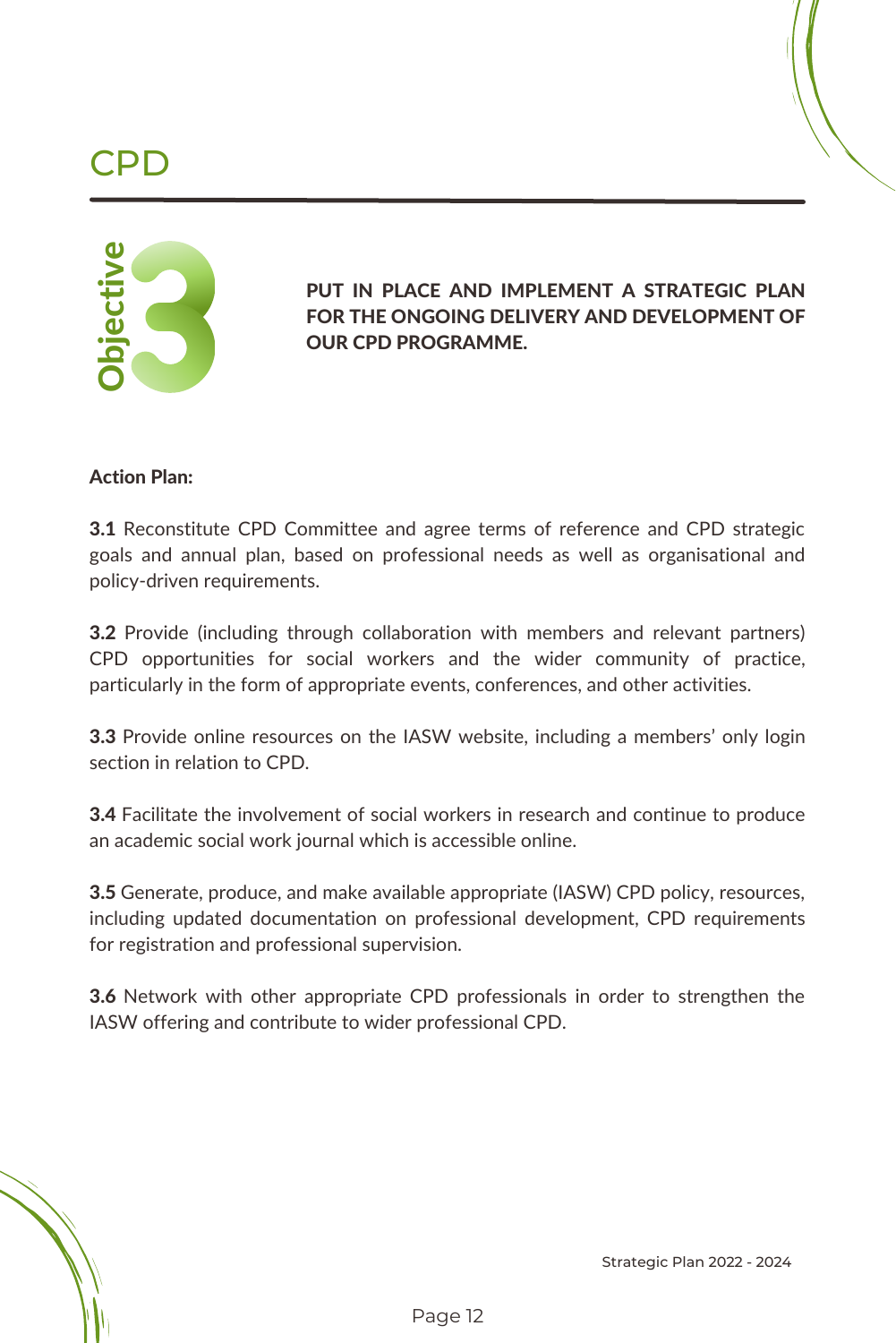# Representing Social Work



ENSURE THE SUSTAINABLE DEVELOPMENT OF THE IASW, AS THE PROFESSIONAL BODY REPRESENTING AND SUPPORTING THE SOCIAL WORK PROFESSION IN THE REPUBLIC OF IRELAND.

#### Action Plan:

4.1 Ensure a strong and sustainable Board of Directors and related structures are in place, to govern and manage the Association's affairs, in accordance with relevant governance standards and Association policy, including as decided by the IASW Board of Directors and formed by AGM and related decisions.

**4.2** Ensure appropriate funding streams, in terms of membership fees and funding from partner organisations, to ensure ongoing viability.

4.3 Scope out the financial and other implications of establishing a Chief Operating Officer (COO) post in the IASW and develop and progress a business case as appropriate.

4.4 Maintain, and develop as appropriate, administrative structures and systems to ensure the efficiency and effectiveness of the Association.

4.5 Engage members in IASW structures (including Board and other structures) and activities, as well as ensuring succession planning as appropriate.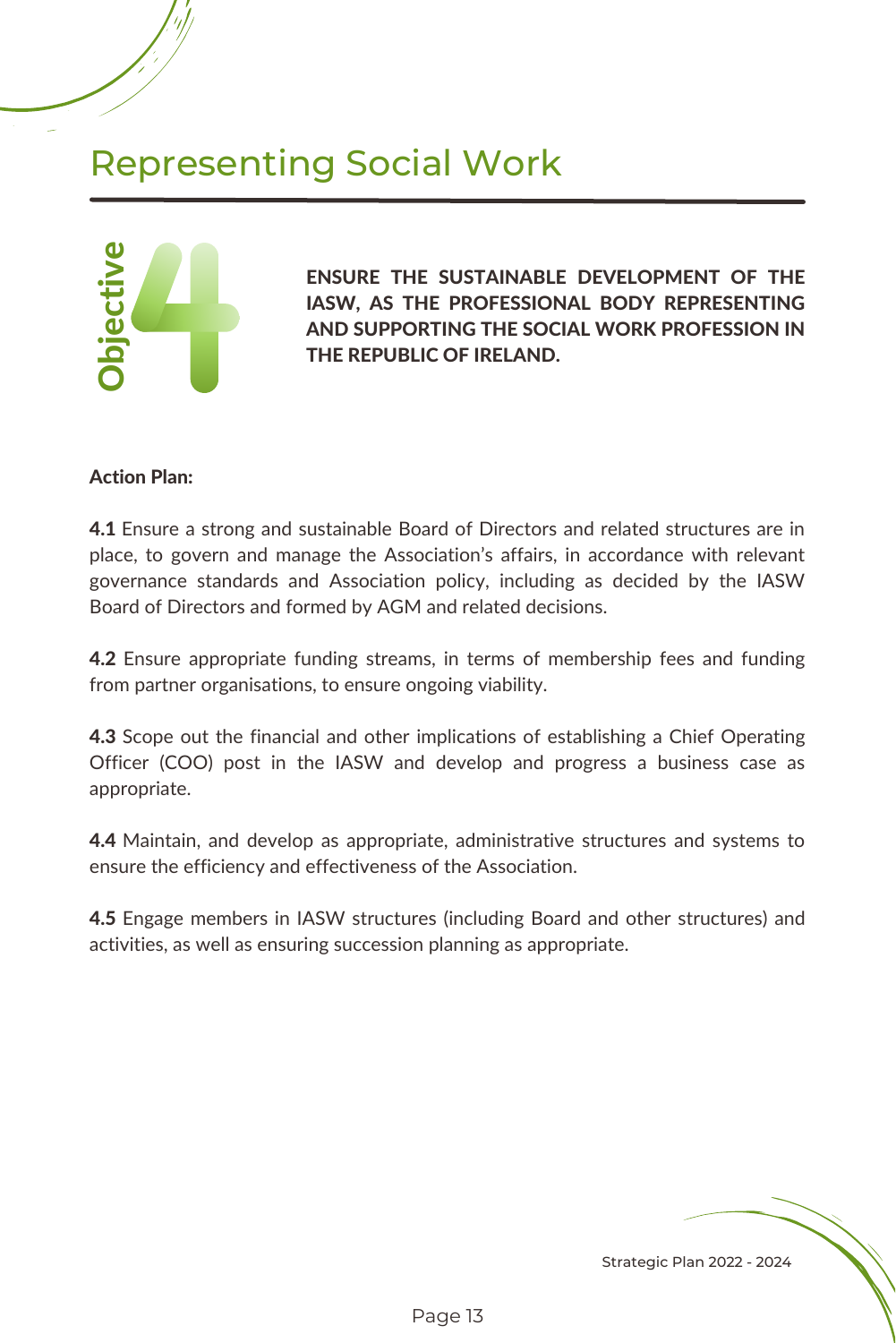# IASW Structure, Resources and Governance



REVIEW ALL ASPECTS OF IASW STRUCTURE, RESOURCES, AND GOVERNANCE, TO MATCH ORGANISATIONAL STRUCTURE WITH STRATEGIC NEEDS AND GOALS; AND IMPLEMENT CHANGE **ACCORDINGLY.** 

#### Action Plan:

5.1 Clarify a framework to review the current Association structure, including Board and Council, and identify option(s) for any changes to improve the effectiveness, efficiency, and impact of the Association.

5.2 Establish the appropriate review structure and mechanism, including incorporating additional expertise as required and carry out the review.

5.3 Consider review findings, decide on, and implement an appropriate action plan.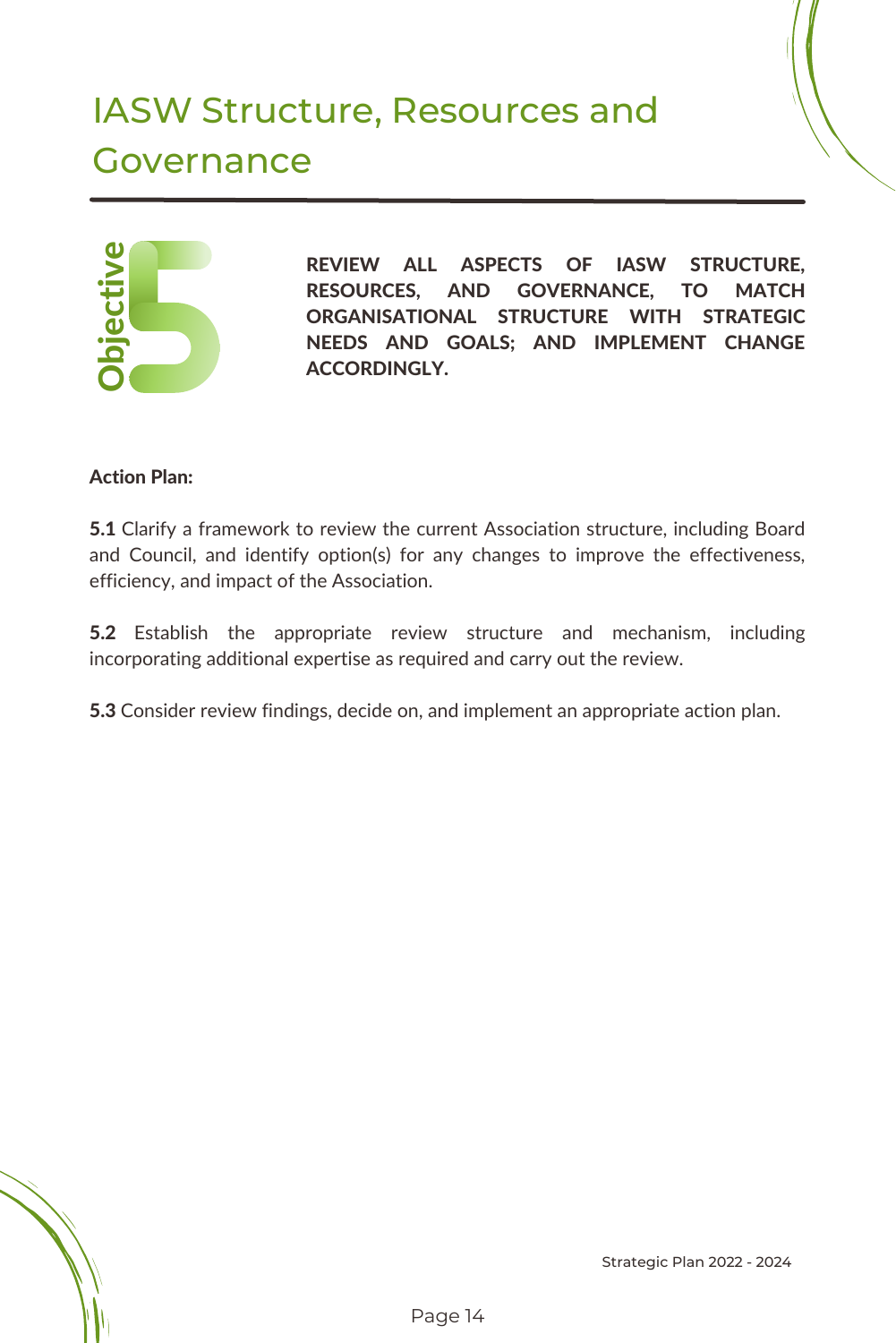### Influencing Policy & Practice



USE THE IASW'S EXPERTISE AND RESOURCES TO INFLUENCE THE DEVELOPMENT OF LOCAL, NATIONAL, AND INTERNATIONAL POLICY AND PRACTICE; INCLUDING THROUGH OUR ADVOCACY STRATEGY, OUR ANTI-RACISM STRATEGY AND PRIORITISATION OF SUSTAINABLE DEVELOPMENT GOALS, INCLUDING CLIMATE AND ENVIRONMENTAL JUSTICE ISSUES.

#### Action Plan:

6.1 Identify key policy and practice demands and establish clear and effective processes for our management of initiatives to influence policy and other relevant change.

6.2 Establish and maintain appropriate networks and alliances, on sectoral, thematic, issue-based, and other relevant grounds – locally, nationally, and internationally.

6.3 Publish an advocacy strategy for the IASW, prioritising the promotion of adult safeguarding legislation, adoptees' right to birth information, a universal right to home care and a statutory right to aftercare for care leavers, promoting these at every level over the course of this strategic plan.

6.4 Implement the IASW Anti-Racism Action Plan and ensure the sustainability of our commitment to anti-racist social work beyond the timeframe of the strategy.

6.5 Continue to implement agreed follow-up actions, in the context of Continuing the Conversation, in response to the Mother and Baby Homes Commission Report and its implications for social work.

6.6 Generate and implement an IASW action plan on Sustainable Development Goals (SDG), climate and environmental justice issues, to include policies on carbon footprint, digital first priorities, sourcing supplies and materials.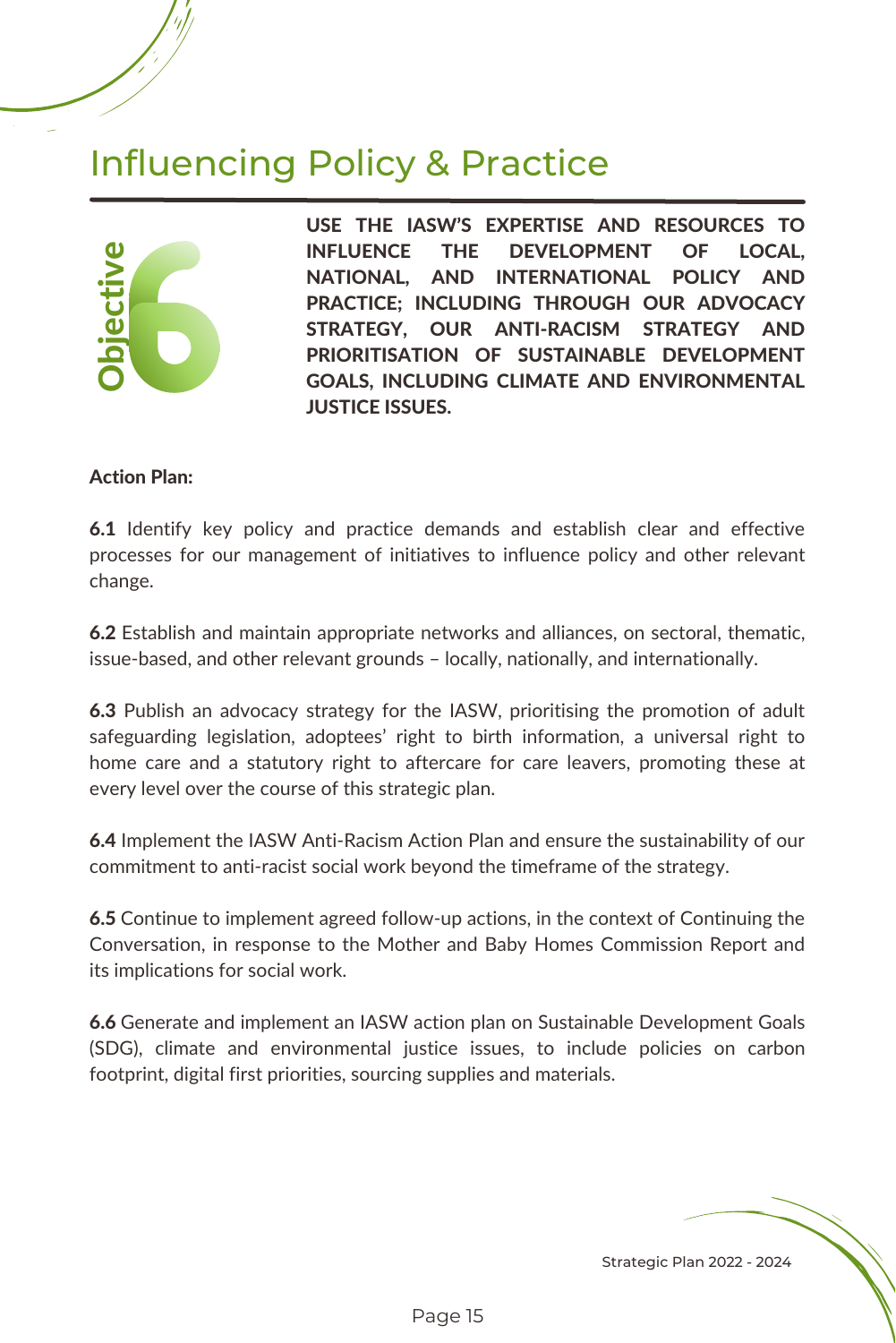# International Partnerships



CONTINUE AND DEVELOP WORK WITH IFSW/IFSW EUROPE AND BASW/BASW-NI ON ISSUES OF MUTUAL CONCERN AND INTEREST.

#### Action Plan:

7.1 Generate and agree an annual plan for IASW engagement and cooperation with the IFSW (and specifically IFSW [Europe]), BASW(NI) and other sister associations internationally.

7.2 Progress joint initiative in relation to associate membership with BASW(NI).

7.3 Work with BASW(NI) on projects of mutual interest, including the exploration and implementation, where feasible, of initiatives to strengthen the identity and practice of social work, North and South.